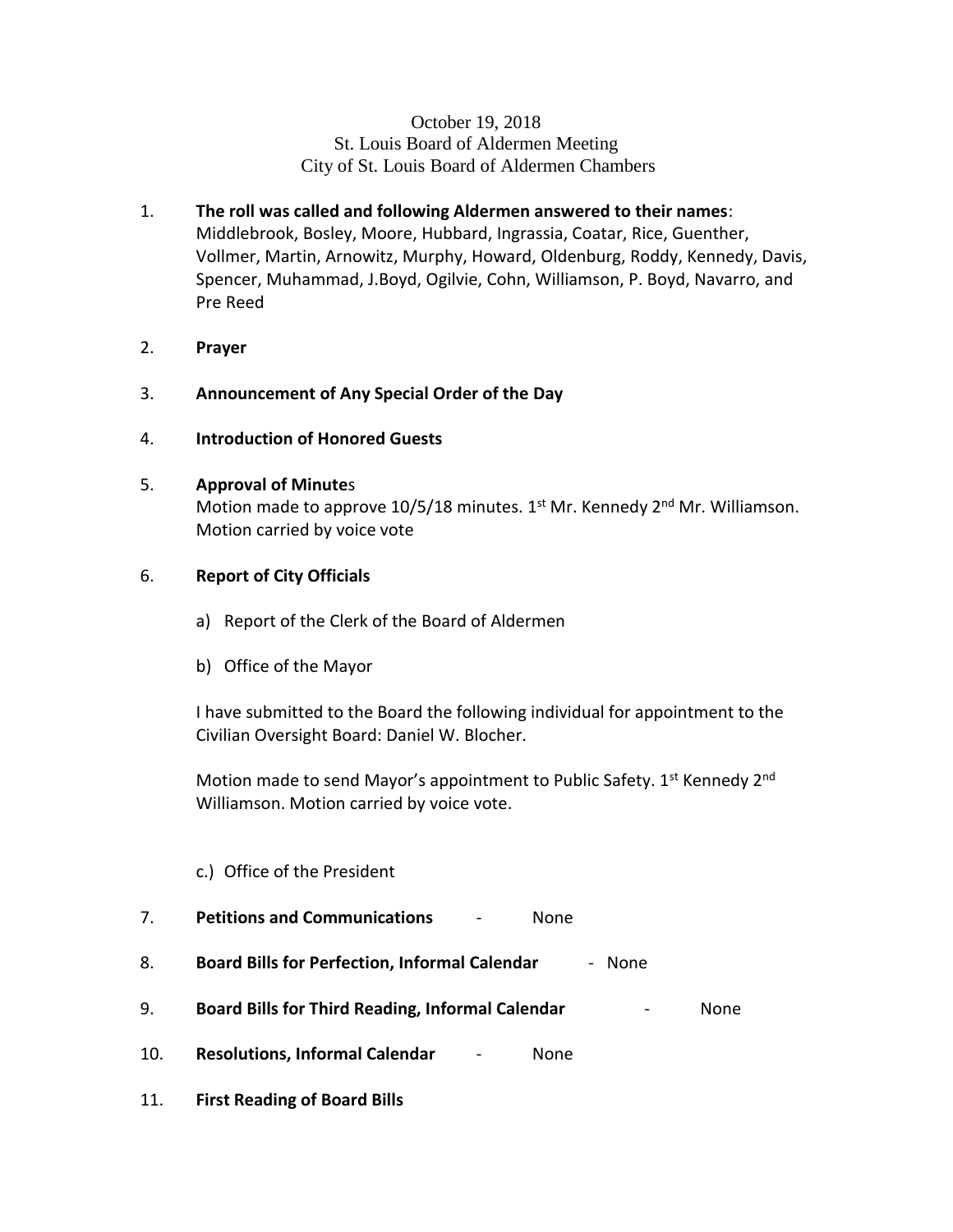The following Board Bills were first read: BB #138, #139, #140, #141, #142, #143, #144, #145, #146, #147, and #148

# 12. **Reference to Committee of Board Bills, Resolutions, Mayoral Appointments**

Convention and Tourism:

Engrossment, Rules and Resolutions:

Health and Human Services:

Housing, Urban Development and Zoning: BB #138

Legislation: BB #142 - #144 - #145 - #146 - #147

Neighborhood Development:

Parks and Environmental Matters:

Personnel and Administration:

Public Employees: BB #139

Public Safety:

Public Utilities:

Streets, Traffic and Refuse: BB #141

Transportation and Commerce:

Ways and Means: BB #143 - #148

- 13. **Second Reading and Report of Standing Committees** The following Board Bills were second read: BB #132, #123CS, #130AA
- 14. **Report of Special Committees** None
- 15. **Perfection Consent Calendar** Mr. Ogilvie requested BB 124 be placed on regular BB for perfection calendar
- 16. **Board Bills for Perfection** BB #6AA #124